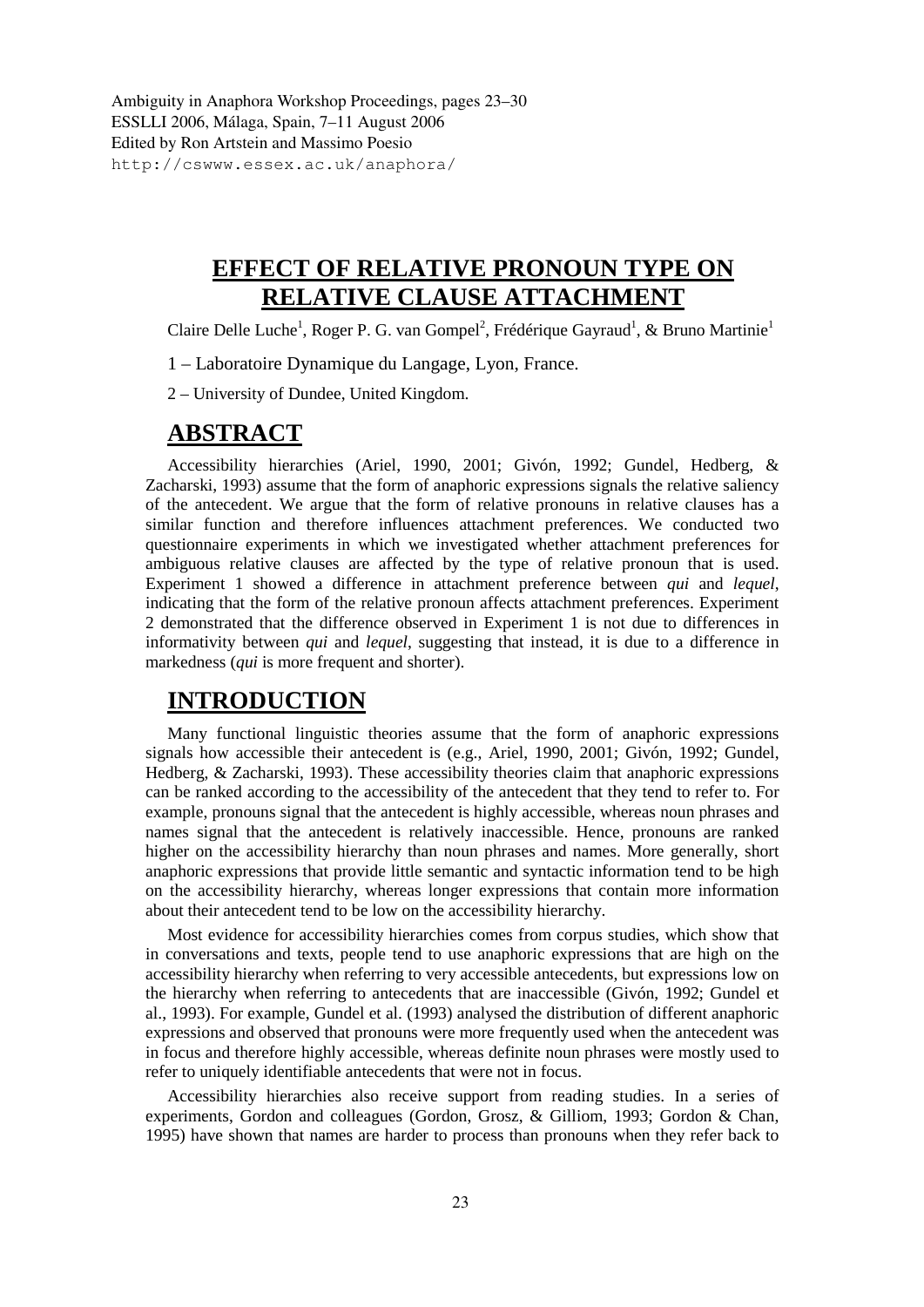an antecedent name that is the subject of the preceding sentence. This effect has been dubbed the *repeated name penalty*. The repeated name penalty is affected by the syntactic role of the antecedent noun phrase: When the antecedent name is a direct object, the penalty is much reduced. The repeated name penalty effect has been taken to support *centering theory*, a computational theory accounting for coherence in texts (Grosz, Joshi, & Weinstein, 1983, 1995). More generally, it provides support for the idea that the preference for a particular anaphoric expression is affected by the saliency of the antecedent. When the antecedent has the syntactically highly salient role of subject, an anaphor that is high on the accessibility hierarchy such as a pronoun is easier to process than a name, which is low on the hierarchy. But when the antecedent is a direct object and therefore less salient, the processing advantage for pronouns relative to names disappears.

An interesting question is whether relative pronouns can also be ranked on the accessibility hierarchy. As suggested by the term relative *pronoun*, they can be considered to be a type of anaphor. This idea is consistent with Hemforth, Konieczny, and Scheepers (2000), who argued that the processing of relative clauses (RCs henceforth) involves both syntactic attachment of the RC into the preceding tree structure and anaphoric binding of the relative pronoun. If this is true and relative pronouns indeed behave similarly to personal pronouns, we expect that relative pronouns also signal how accessible their antecedent is. This should have an effect on how people process ambiguous RCs such as (1), which have been investigated in much psycholinguistic research.

#### (1) *The journalist interviewed the daughter of the colonel who had had the accident*.

A number of studies have shown that in English, the RC *who had had the accident* in (1) is preferentially interpreted as modifying the second noun phrase (NP2 henceforth) *the colonel* rather than *the daughter* (NP1) (e.g., Carreiras & Clifton, 1999; Cuetos & Mitchell, 1988), while other studies suggest that there is no strong preference for either analysis (Carreiras & Clifton, 1993; Traxler, Pickering, & Clifton, 1998). This is consistent with the late closure principle (Frazier, 1979, 1987), which claims that the ambiguous RC should be attached as low as possible into the preceding tree structure, and is also compatible with a recency principle, which predicts that it should be attached to the most recent phrase (e.g., Gibson, Pearlmutter, Canseco-Gonzalez, & Hickok, 1996; Stevenson, 1994). By contrast, in languages such as French, Spanish, German, and Dutch, there is a preference for attachment to NP1. There has been much debate about the reasons behind the NP1 attachment preference in these languages and the reasons behind the cross-linguistic differences. One possibility, suggested by Mitchell, Cuetos, Corley, and Brysbaert (1995) is that NP2 attachment is more frequent in English, whereas NP1 attachment occurs more frequently in languages such as Spanish and Dutch. By contrast, Frazier and Clifton (1996) argued that pragmatic principles affect RC attachment differently in different languages, while Gibson et al. (1996) argued that recency, which favours attachment to the most recent noun phrase (NP2 in 1) and predicate proximity, which favours attachment to the head of the predicate (NP1) have different weights in different languages. Finally, Hemforth et al. (2000) claimed that in languages like German and Spanish, relative pronouns are processed like personal pronouns and are therefore preferentially interpreted as coreferent with the most salient NP, that is, NP1. By contrast, in English, relative pronouns are often omitted or generalised complementisers (*that*), so the parser relies more on syntactic processing strategies favouring NP2 attachment.

The current study did not aim to distinguish between the different theories of RC attachment, but instead, it aimed to investigate whether the form of the relative pronoun affects RC attachment preferences. Until now, none of the theories has considered the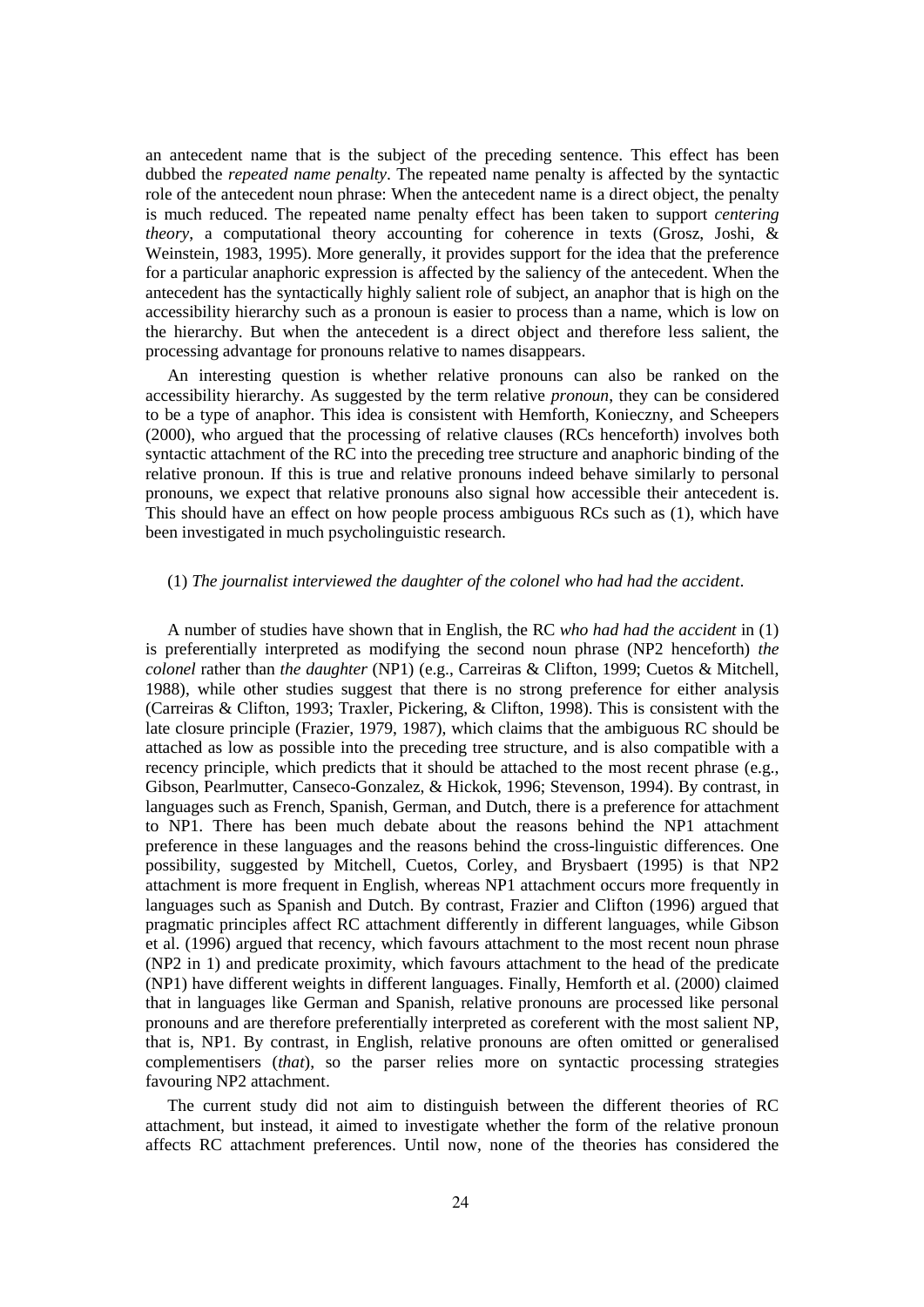possibility that the type of relative pronoun might affect RC processing, and no studies have addressed this question. However, if accessibility hierarchies generalise to relative pronouns, we expect that attachment preferences for ambiguous RCs should be affected by the type of relative pronoun: RCs with relative pronouns that signal a highly accessible antecedent should preferentially attach to the most accessible NP, whereas this preference should be less strong for RCs with relative pronouns that signal a less accessible antecedent.

In order to investigate the influence of relative pronouns on RC attachment preferences, we will compare two types of relative pronouns in French. It has been demonstrated (Zagar, Pynte, & Rativeau, 1997) that in sentences like (2) containing a *qui* RC, readers of French prefer to attach the RC *qui semblait plus confiant* to *l'avocat* (NP1 attachment) rather than to *la chanteuse* (NP2 attachment).

(2) *Un journaliste aborda l'avocat de la chanteuse qui semblait plus confiant. (A journalist approached the barrister<sub>MASC</sub> of the singer*<sub>*FEM</sub>* who seemed more confident<sub>*MASC*</sub>.)</sub>

However, French also has a different type of relative pronoun, namely *lequel* or *laquelle*. *Lequel* and *laquelle* may be lower on the accessibility hierarchy than *qui* because *lequel* and *laquelle* are more marked, that is, they are phonologically longer and less frequent than *qui*. Furthermore, *lequel* and *laquelle* are marked for gender and number, so they are also more informative than *qui*, which does not have gender and number marking. Both factors may affect the position of the relative pronoun on the accessibility hierarchy (Ariel, 1990, 2001). Therefore, RCs with *lequel* or *laquelle* should be attached to less accessible NPs. Therefore, RCs with *lequel* or *laquelle* should be attached to less salient NPs. Assuming that NP1 is most salient, this predicts that in a sentence like (3), readers should make a local attachment to NP2 more frequently, resulting in a less strong NP1 attachment preference than in *qui*  RCs.

(3) *Un journaliste aborda l'avocate de la chanteuse, laquelle semblait plus confiante.* (*A journalist approached the barristerFEM of the singerFEM who seemed more confidentFEM.*)

### **EXPERIMENT 1: QUI VS. LEQUEL/LAQUELLE**

The purpose of Experiment 1 was to test whether the type of relative pronoun affects RC attachment in French. We compared *qui* (1) and *lequel/laquelle* (2) in non-restrictive RCs following a 'NP1 of the NP2' structure. The accessibility account predicts that *qui* RCs should preferentially attach to the most accessible NP (presumably NP1, e.g., Zagar, Pynte, & Rativeau, 1997), but this preference should be weaker for *lequel/laquelle* RCs. This is because *qui* is less marked and less informative than *lequel/laquelle*, so *qui* should refer to more accessible antecedents (Ariel, 1990).

### **METHOD**

Participants Fifty-six undergraduates at Lyon 2 Lumière University participated in the experiment as part of their courses. All were native speakers of French.

**Materials and procedure** Thirty-two sets of experimental sentences were constructed in two versions, one with *qui* RCs (4), and one with the relative pronoun *lequel* or *laquelle* (5).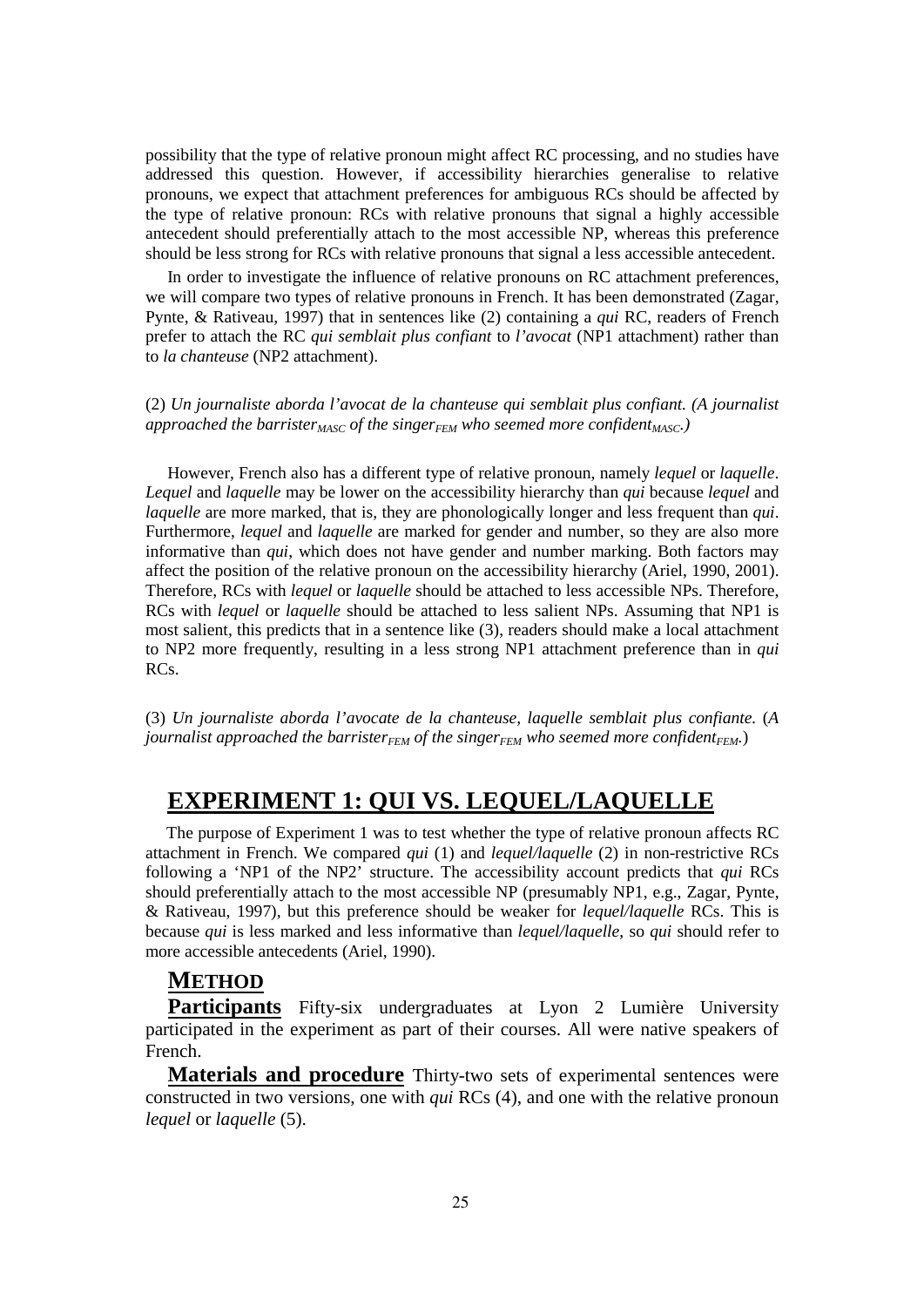(4) *Je connais le père du maçon, qui est amusant. (I know the father*<sub>*NP1</sub></sub> of the mason*<sub>*NP2</sub>*</sub></sub> *who is funny*)

(5) *Je connais le père du maçon, lequel est amusant*. (identical meaning)

Each experimental trial consisted of a sentence such as (3) and (4) followed by two statements, one consistent with the NP1 attachment interpretation (*The father is funny*) and one consistent with NP2 attachment (*The mason is funny*). Participants were instructed to tick the option that was 'most correct'. NP1 and NP2 were matched for gender, length and number of syllables.

Prior to the experiment, we conducted a pretest to ensure that the RC was not biased toward NP1 or NP2. Twenty participants, none of whom took part in Experiment 1, were asked to rate on a seven-point scale the plausibility of statements consistent with NP1 attachment and NP2 attachment. For the 32 sentences that we selected, there was no overall preference for either NP1 (5.83) or NP2 (5.95) attachment.

Two lists were constructed using a between subjects design: one list presented *qui* RCs, the other *lequel/laquelle* RCs. The experiment lasted about 20 minutes. The order of statements was counterbalanced for the two lists. The questionnaires were run in large groups of participants.

#### **RESULTS AND DISCUSSION**

We conducted two ANOVAs on the percentages of NP1 attachment responses, one with subjects  $(F1)$  and one with items  $(F2)$  as the random variable. The ANOVAs contained condition (*qui* vs. *lequel/laquelle*) as a between subjects and within items variable. Figure 1 presents the mean percentage of NP1 attachment by condition. The results showed that for *qui* RCs, participants strongly preferred NP1 (87.2% of trials), but this preference was much weaker (70.6%) with *lequel/laquelle* RCs. The percentage of NP1 attachments differed from chance in both the *qui* RCs ( $F1(1,27) = 17.70$ ;  $p < .01$ ;  $F2(1,31) = 26.51$ ;  $p < .01$ ) and the *lequel*/*laquelle* RCs (*F1*(1,27) = 4.40; *p* < .01; *F2*(1,31) = 12.64; *p* < .01). Most important, the difference between conditions was significant both by subjects  $(F1(1,54) = 9.01; p <$ .01) and items  $(F2(1,31) = 4.73; p = .04)$ .



*Figure 1: Mean NP1 attachments (%)* 

## **EXPERIMENT 2: A QUI VS. AUQUEL**

*Qui* may be higher on the accessibility hierarchy than *lequel*/*laquelle* because (1) *qui* is less marked than *lequel*/*laquelle*, that is, *qui* is phonologically shorter and more frequent than *lequel*/*laquelle* and (2) because *qui* is less informative than *lequel*/*laquelle*, that is, *lequel*/*laquelle* are marked for gender and number, whereas *qui* is not. Ariel (1990, 2001) argued that both factors may affect an anaphor's position on the accessibility hierarchy, so both factors may affect RC attachment preferences.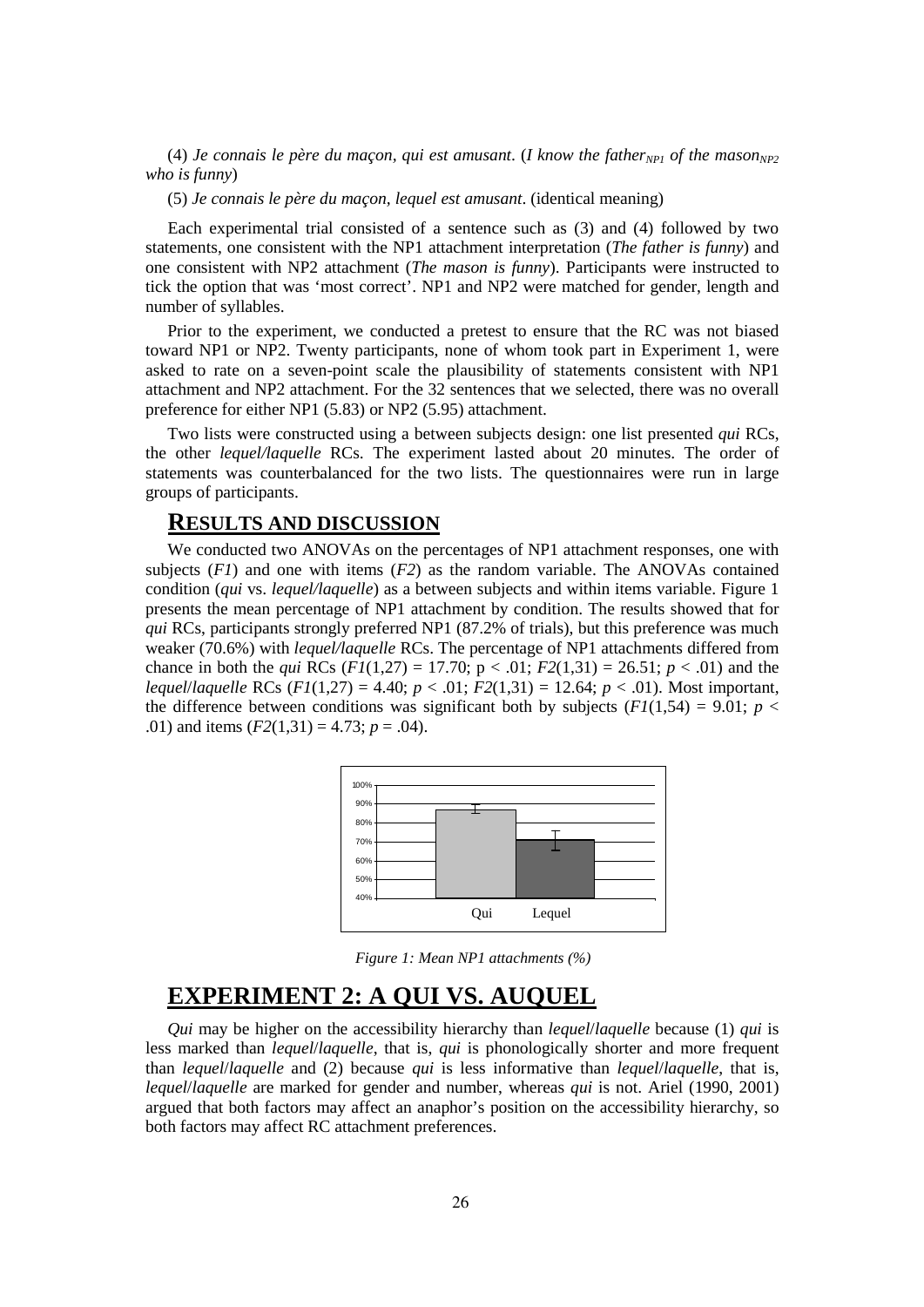The goal of Experiment 2 was to test whether the difference in attachment preferences we found in Experiment 1 were due to a difference in markedness between *qui* and *lequel*/*laquelle* or due to a difference in informativity between *qui* and *lequel*/*laquelle*. In the current experiment, we controlled the relative pronouns for phonological length by comparing dative RCs containing either *à qui* or *auquel*. These relative pronouns are also more similar in frequency than *qui* and *lequel*/*laquelle* in Experiment 1. However, they differ in informativity: *auquel* is marked for gender (masculine) and number (singular), whereas *à qui* is not. Hence, if *à qui* and *auquel* RCs have different attachment preferences, this must be due to the difference in informativity. By contrast, if they have the same attachment preferences, this suggests that the difference in attachment preference in Experiment 1 was due to a difference in markedness (length and frequency differences between *qui* and *lequel*/*laquelle*).

### **METHOD**

**Participants** Twenty-four participants from the same population took part in this experiment. None had participated in Experiment 1 or the pretests.

**Materials and procedure** The method and design were similar to those in Experiment 1. On the basis of norms from a plausibility pretest (20 participants, same procedure as the pretest in Experiment 1), we selected 32 sentences that did not differ in plausibility between conditions (NP1, 4.87; NP2, 4.91). Sentences contained either *à qui* (6) or *auquel* (7).

(6) *Je connais le collègue de l'étudiant, à qui la bibliothécaire apporte le livre. (I know the colleague of the student, to whom the librarian is giving the book)* 

(7) *Je connais le collègue de l'étudiant, auquel la bibliothécaire apporte le livre.* (identical meaning)

We used the same fillers as in Experiment 1. Two lists were constructed using a between subjects design.

#### **RESULTS AND DISCUSSION**

As in Experiment 1, we conducted analyses by subjects and items on the percentages of NP1 attachment responses with the variable condition as a between subjects and within items variable. Figure 2 presents the mean attachment preference by condition. The mean percentages of NP1 attachment were high (Figure 2) both with *à qui* (87.6%) and *auquel* (85.3%). The percentage of NP1 attachments differed from chance for *qui* RCs ( $F1$  (1, 11) = 10.05;  $p < .01$ ;  $F2(1,31) = 10.52$ ;  $p < .01$ ) as well as *auguel* RCs ( $F1(1,11) = 4.56$ ;  $p < .01$ ;  $F2(1,31) = 22.32$ ;  $p < .01$ ). No significant difference between the two conditions was found (*Fs* < 1): Participants chose NP1 equally often with *auquel* RCs as with *à qui* RCs.



*Figure 2: Mean NP1 attachments (%)*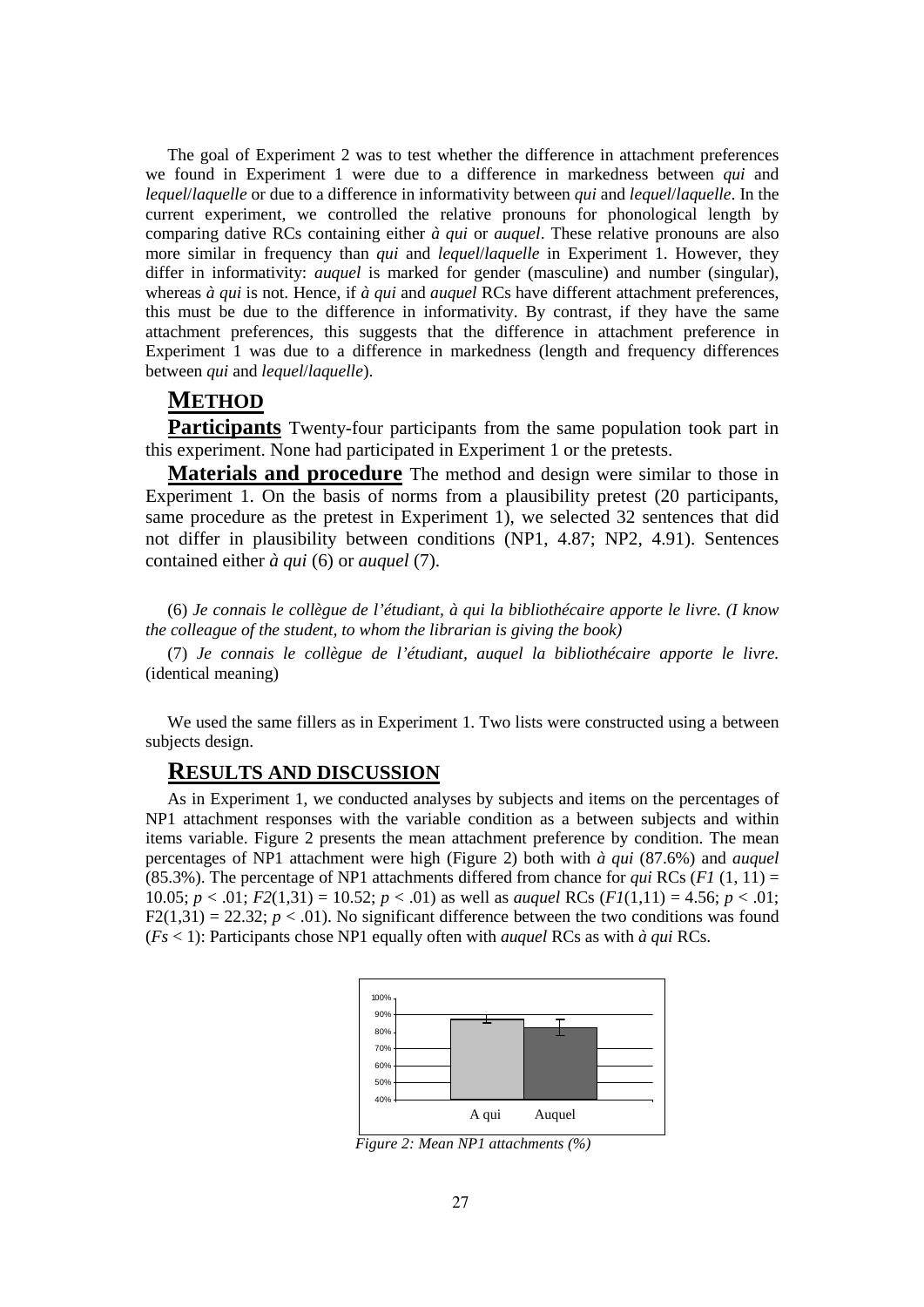The results of Experiment 2 demonstrate that the difference in informativity between *à qui* and *auquel* did not contribute to differences in attachment preferences. This suggests that the difference observed in Experiment 1 must be due to a difference in markedness. The position of the relative pronoun on the accessibility hierarchy is thus affected by markedness rather than informativity.

## **GENERAL DISCUSSION**

Two experiments investigated whether and how RC attachment preferences are affected by the form of the relative pronoun. Experiment 1 showed a strong NP1 attachment preference when the relative pronoun was *qui*, but this preference was much reduced when it was *lequel* or *laquelle*. This result provides support for the idea that relative pronouns can be ranked on the accessibility hierarchy. Relative pronouns such as *qui* signal highly accessible antecedents, and are therefore preferentially interpreted as referring to NP1, whereas relative pronouns such as *lequel* and *laquelle* signal less accessible antecedents, so the preference for NP1 attachment is less strong.

An important question is what factors determine a relative pronoun's position on the accessibility hierarchy. *Lequel* and *laquelle* are more marked than *qui*, because they are longer and less frequent than *qui*. But in addition, they are also more informative than *qui*, because they contain gender and number marking. In Experiment 2, we controlled for markedness of the relative pronoun by contrasting *à qui* and *auquel* (which are similar in length and frequency), while manipulating informativity (gender and number marking). The experiment demonstrated that *auquel* and *à qui* had similarly strong NP1 attachment preferences despite the fact that they differ in informativity. Therefore, in Experiment 1, it was markedness rather than informativity that contributed to the difference in attachment preferences. Hence, our experiments suggest that markedness of the relative pronoun (resulting from a low frequency of the relative pronoun and its length) affects the position of the relative pronoun on the accessibility hierarchy, whereas informativity does not.

Our results have implications for both theories of anaphors and sentence processing theories. Relative pronouns appear to have properties that are similar to those of other anaphors such as personal pronouns. Similar to other anaphors, relative pronouns refer back to an earlier introduced entity in the discourse. And like other anaphors, their form influences how they are preferentially interpreted. When a relative pronoun is unmarked, that is, it is short and frequent, it signals a highly accessible antecedent. But when it has a marked form, it signals a less accessible antecedent. Therefore, unmarked relative pronouns are preferentially interpreted as referring to the most salient antecedent NP, whereas this preference is less strong for marked relative pronouns. Of course, this is not to say that relative pronouns are similar to personal pronouns in all respects. Clearly, syntactic constraints on relative pronouns are different from constraints on pronouns. For example, unlike personal pronouns, relative pronouns must be in the same sentence as their antecedent, and unlike personal pronouns, they cannot precede their antecedent in English. However, this is not surprising: It is well-known that syntactic constraints on personal pronouns and noun phrase anaphors are also different (e.g., Chomsky, 1981, Reinhart, 1983). What we would like to argue is that there are good arguments to believe that relative pronouns belong to the class of anaphoric expressions and that their processing is affected by similar factors.

Our results have important implications for sentence processing theories too, because they showed that parsing preferences are affected by the form of the relative pronoun. This is difficult to reconcile with many sentence processing theories, because they do not assign a role to the form of the relative pronoun. For example, the garden-path theory (Frazier, 1979, 1987) predicts a preference for NP2 attachment due to the application of the late closure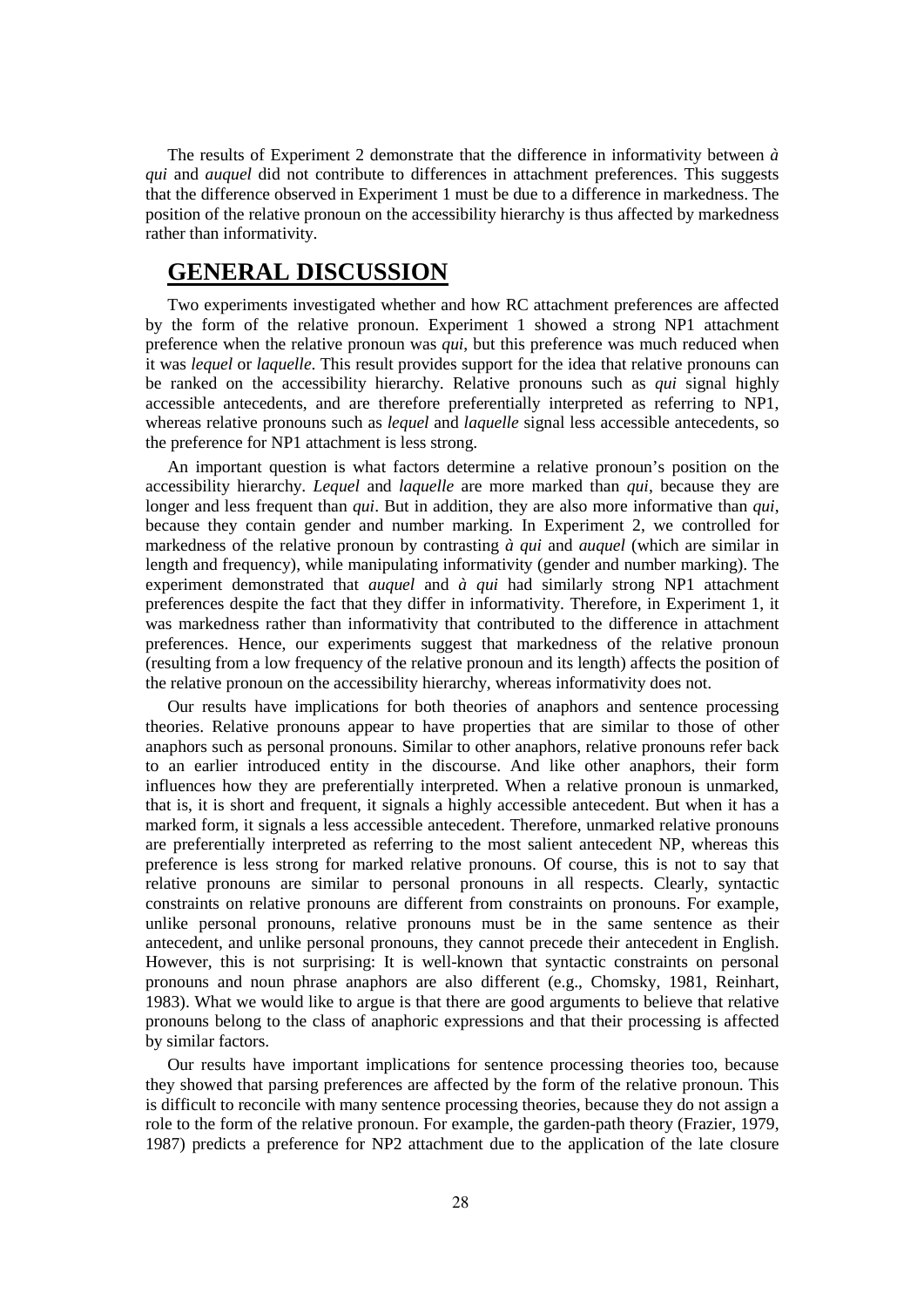strategy. This does not explain why French exhibits a NP1 attachment preference, and furthermore, given that late closure is a purely syntactic strategy, it does not explain why attachment preferences are affected by the type of relative pronoun. Gibson et al. (1996) argued that NP1 or NP2 attachment is preferred depending on whether predicate proximity favouring NP1 attachment or recency favouring NP2 attachment is the strongest parsing constraint. This would explain the current results if it is assumed that recency is a stronger constraint for *lequel/laquelle* than for *qui*. However, there does not seem to be a principled reason why this should be the case. Frequency-based accounts (e.g., Desmet, De Baecke, Drieghe, Brysbaert, & Vonk, in press; Mitchell et al., 1995) fare slightly better, because it seems likely that *qui* is used more often to refer to NP1 than *lequel/laquelle*. But this raises the question: Why do these production preferences occur? Accessibility theories have an answer to this. Language producers signal that the antecedent of a relative pronoun is highly accessible by using an unmarked relative pronoun that is high on the accessibility hierarchy, whereas they signal that the antecedent is relatively inaccessible by using a marked relative pronoun that is low on the hierarchy. The results from our two experiments show that comprehenders use these accessibility cues, and therefore, the form of the relative pronoun affects the comprehension of RCs.

### **REFERENCES**

Almor, A. (1999). Noun-phrase anaphora and focus: The informational load hypothesis. *Psychological Review, 106*, 748-765.

Ariel, M. (1990). *Accessing noun-phrase antecedents*. London: Croom Helm.

Ariel, M. (2001). Accessibility theory: An overview. In T. J. M. Sanders (Ed.), *Text representation: Linguistic and psycholinguistic aspects.* Philadelphia, PA, USA: John Benjamins.

Carreiras, M., & Clifton, C. (1993). Relative clause interpretation preferences in Spanish

and English. *Language and Speech, 36,* 353-372.

Cuetos, F., & Mitchell, D. C. (1988). Cross-linguistic differences in parsing: Restrictions on the use of the Late Closure strategy in Spanish. *Cognition, 30*, 73-105.

Chomsky, N. (1981). *Lectures on government and binding*. Dordrecht: Foris.

Desmet, T., Brysbaert, M., & De Baecke, C. (2002). The correspondence between sentence production and corpus frequencies in modifier attachment. *Quarterly Journal of Experimental Psychology, 55A,* 879-896.

Frazier, L. (1979). *On comprehending sentences: Syntactic parsing strategies*. Ph.D. Dissertation. Indiana University Linguistics Club. University of Connecticut.

Frazier, L. (1987). Sentence processing: A tutorial review. In M. Coltheart (Ed.), *Attention and performance XII: The psychology of reading* (pp. 559-586). Hillsdale, NJ: Erlbaum.

Frazier, L., & Clifton, C., Jr. (1996). *Construal*. Cambridge, MA: MIT Press.

Gibson, E., Pearlmutter, N., Canseco Gonzalez, E., & Hickok, G. (1996). Recency preference in the human sentence processing mechanism. *Cognition, 59,* 23-59.

Givón, T. (1992). The grammar of referential coherence as mental processing instructions. *Linguistics, 30*, 5-55.

Gordon, P. C., & Chan, D. (1995). Pronouns, passives, and discourse coherence. *Journal of Memory and Language*, *34*, 216-231.

Gundel, J. K., Hedberg, N., & Zacharski, R. (1993). Cognitive status and the form of referring expressions in discourse. *Language, 69*, 274-307.